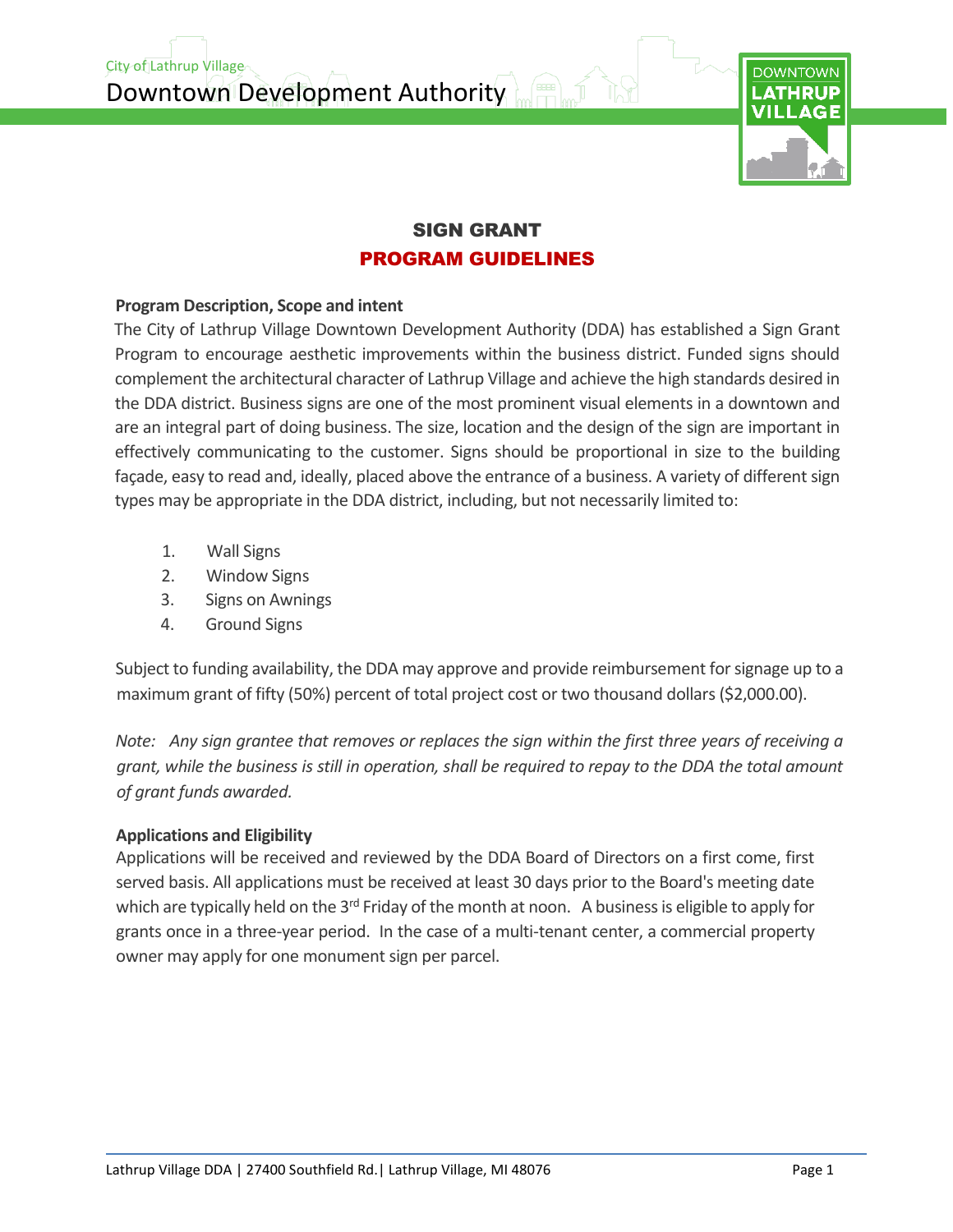

# DESIGN GUIDELINES

#### **1. Wall Signs**

A wall sign is a sign attached to or erected against the wall of a building with the face in a plane parallel to the plane of the building wall.



#### **REQUIREMENTS:**

- a. Wall signs shall be placed directly above, or demonstrate a direct relationship to, an entrance or display window. When a building has a full width lintel strip or signboard as part of its facade, the sign shall be located directly on it.
- b. The maximum number of permanent signs on the building facade per storefront is one. When a facade contains more than one sign (multiple businesses,) each sign must satisfy the design guidelines in order to be funded.
- c. The message on signs shall keep wording to a minimum so that it can easily and quickly be read. No phone numbers are allowed.
- d. Signs should complement the building color scheme.
- e. Roof-mounted signs are prohibited by City Ordinance without a variance.
- f. Nationally distributed signs or logos are ineligible for funding as the sole signage component. National chain logos are only permitted as a subordinate element of a wall sign.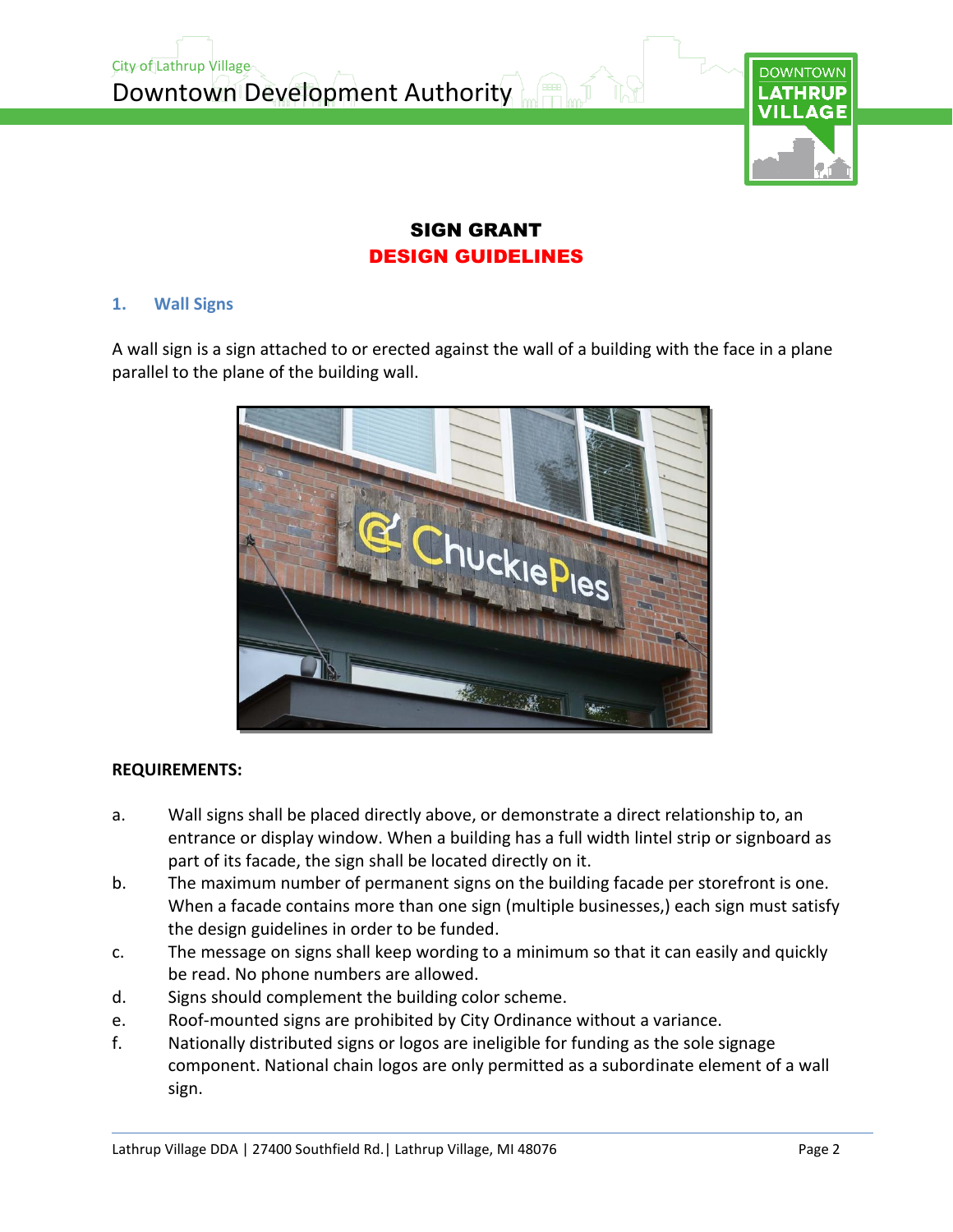

#### **2. Signs on Awnings**

Signs on awnings can be viable solutions to providing identification for a business. Considering the cost as well as the lifespan of modern fabrics used for awnings, these signs can provide effective and long-lasting identification.



#### **REQUIREMENTS:**

- a. Signs on awnings should complement the building's architecture and color scheme.
- b. Signs on awnings should be located on the valance portion (per City Ordinance).
- c. Internally illuminated canopies/awnings are not permitted.

#### **3. Monument Signs**

Monument sign means a sign extending upward from grade which is attached to a permanent foundation for a distance of not less than 50 percent of its length, and which may be attached or dependent for support from any pole, posts, or similar uprights provided such supports are concealed within the sign structure.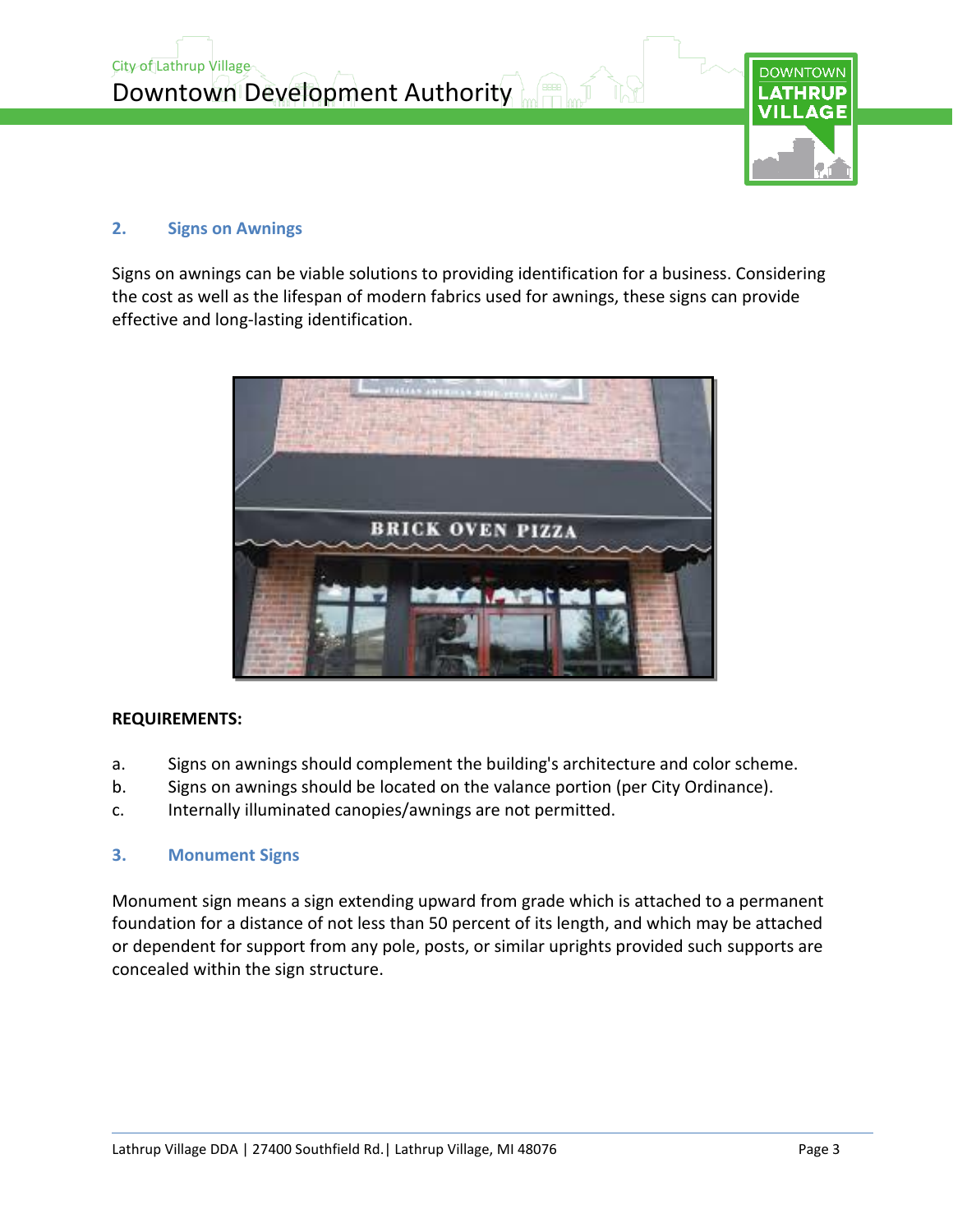





#### **REQUIREMENTS:**

- a. The size and placement of monument signs should be compatible with the size of the lot.
- b. The message on monument signs should be kept simple. Keep wording to a minimum, such as name and type of business, so it can be easily and quickly read.
- c. The maximum height for a monument sign varies per district.

#### **4. Sign Color, Material and Lettering Styles**

The color, material and lettering style used in signs should contribute to, and be compatible with, the overall character and color of the facade. If well designed, the color, material and lettering styles of signs add interest and variety while, at the same time, communicate a clear message to the pedestrians and customers.

#### **REQUIREMENTS:**

- a. Where original sign colors, materials, lettering style and placement on the building can be documented use the original as a guide in the design of new signs.
- b. A wooden sign with raised letters, metal signs, painted signs, neon or gold-leafing, and halo-illuminated cut-out signs are all appropriate in certain instances downtown.
- c. New signs should have the lettering as well as overall sign dimensions scaled to its location on the building.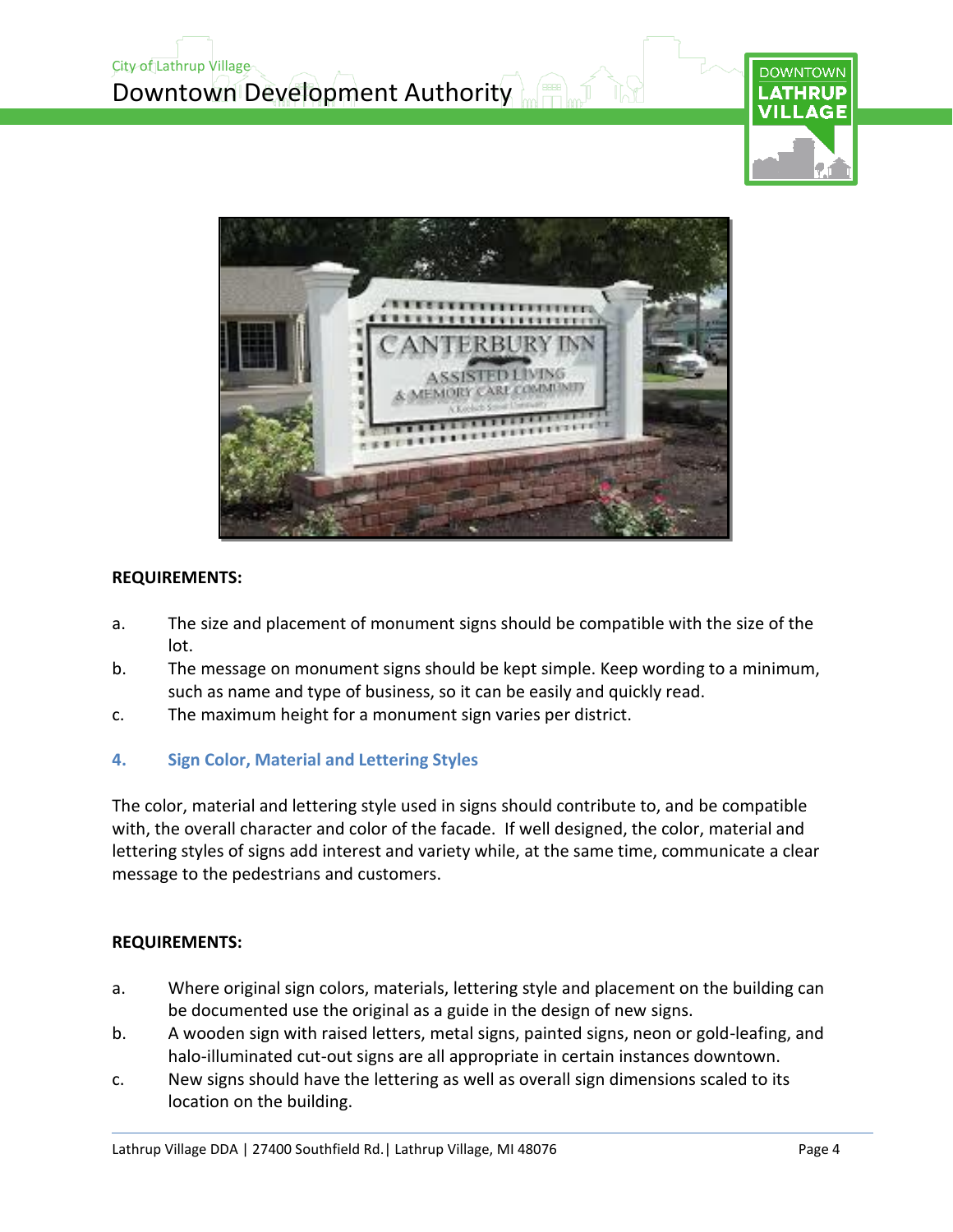City of Lathrup Village Downtown Development Authority



#### **5. Illumination of Signs**

Illumination of signs is necessary for advertising at night. Properly done, illuminated signs can greatly enhance a business after dark and assist in attracting customers. Signs illuminated by small shielded spotlights, back lit (silhouetted) letters and neon signs may be used as wall signs only. Internally illuminated plastic faced box signs, individually illuminated channel letters, and signs that move, flash or are intermittently illuminated, are not eligible for funding. The background and sides of illuminated signs should be opaque and/or matching in color to either the front of the sign or the color of the building. This will ensure that only the lettering and logo are illuminated. Awnings may not be backlit.

#### **REQUIREMENTS:**

- a. Exterior lighting with exposed light bulbs, which produce glare, are not permitted.
- b. Avoid exposed electrical fixtures and conduit or wire. If this is not possible, design these elements to be a part of the sign or paint them to match the background.
- c. Illuminating signage with the assistance of gooseneck lighting adds character and charm to the overall building façade.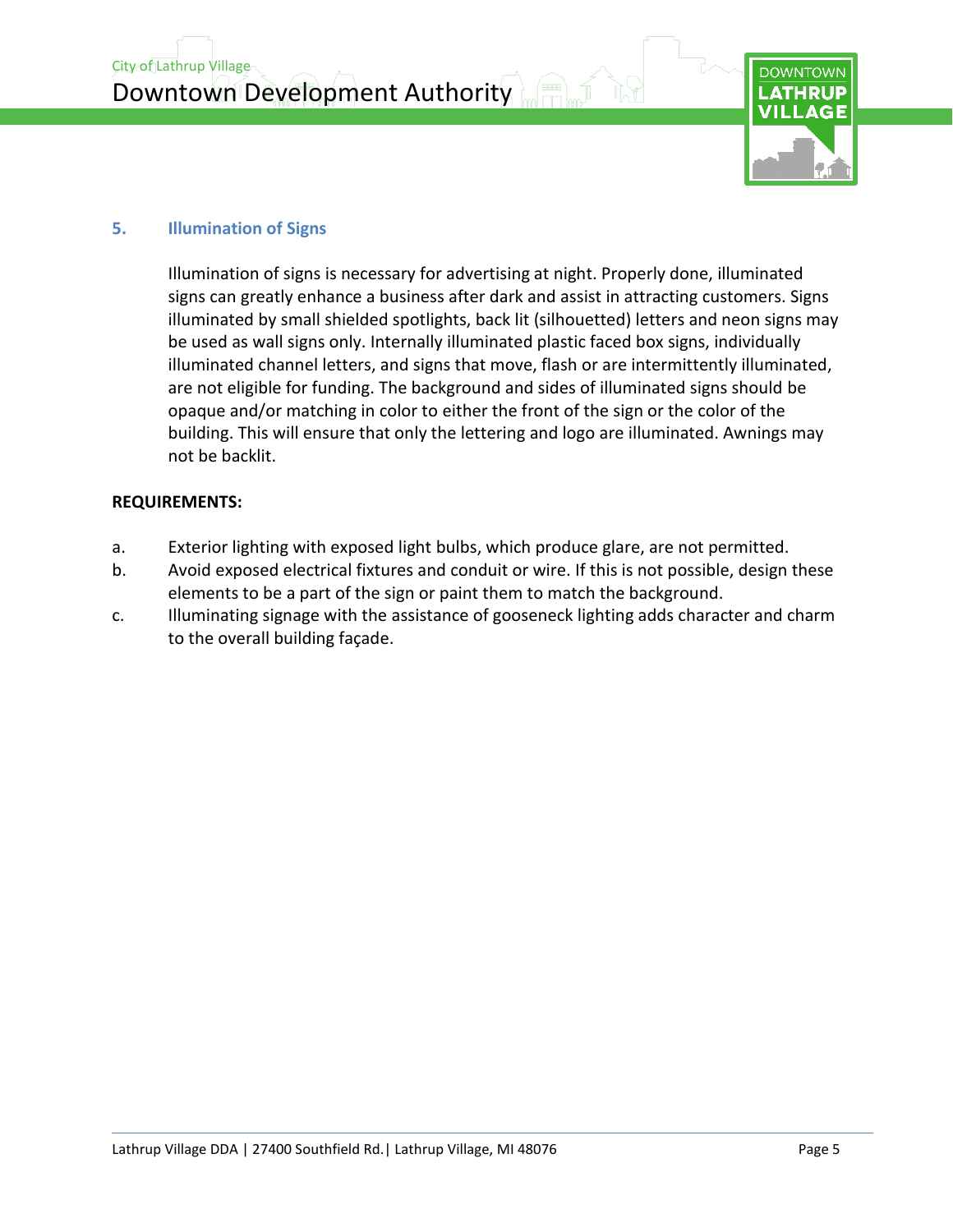Downtown Development Authority

City of Lathrup Village



### SIGN GRANT APPLICATION PROCEDURE

- 1. Contact the DDA Director-Community & Economic Development at [sstec@lathrupvillage.org](mailto:sstec@lathrupvillage.org) or 248-557-2600 ext. 223 before any work is done, or any signs are manufactured or installed. The DDA will not approve a Sign Grant for a sign that has been constructed and installed prior to consideration by the DDA.
- 2. Complete the Sign Grant application and attach all required information and documents at least thirty (30) days before the scheduled DDA Board meeting, including:
	- A current photo of the building, including all sides where signage will be placed
	- Professionally drawn, color copies of your plans for signage, which specify sign type, color, material and position on building, size, and typeface
- 3. Follow the City of Lathrup Village Sign Ordinance and the Lathrup Village DDA Design Guidelines while working with a professional sign fabricator.
- 4. Based on funding availability and the score received by following the criteria listed on pg. 2, individuals submitting designs that are approved by the DDA will receive a Grant Funding Commitment Letter from the DDA. If the application fails to meet approval, the DDA will offer recommendations to help qualify your sign for a subsequent submittal.
- 5. Following receipt of the Grant Funding Commitment letter, the applicant should arrange for construction and installation in accordance with the approved design. (NOTE: The DDA must authorize any changes from the approved design in advance, in writing, or the DDA may withdraw its funding commitment).
- 6. Submit a Sign Permit Application to the Building Official for approval, ensuring that all code and permitting requirements are met.
- 7. Upon completion of installation notify the DDA that the work has been performed and provide proof that a final inspection has been completed by the Building Inspector and that the project has been paid for in full and provide a paid invoice and cancelled check.
- 8. The DDA will disburse Grant funds directly to the applicant following a DDA final inspection to verify that the work is consistent with the approved Grant application and plans.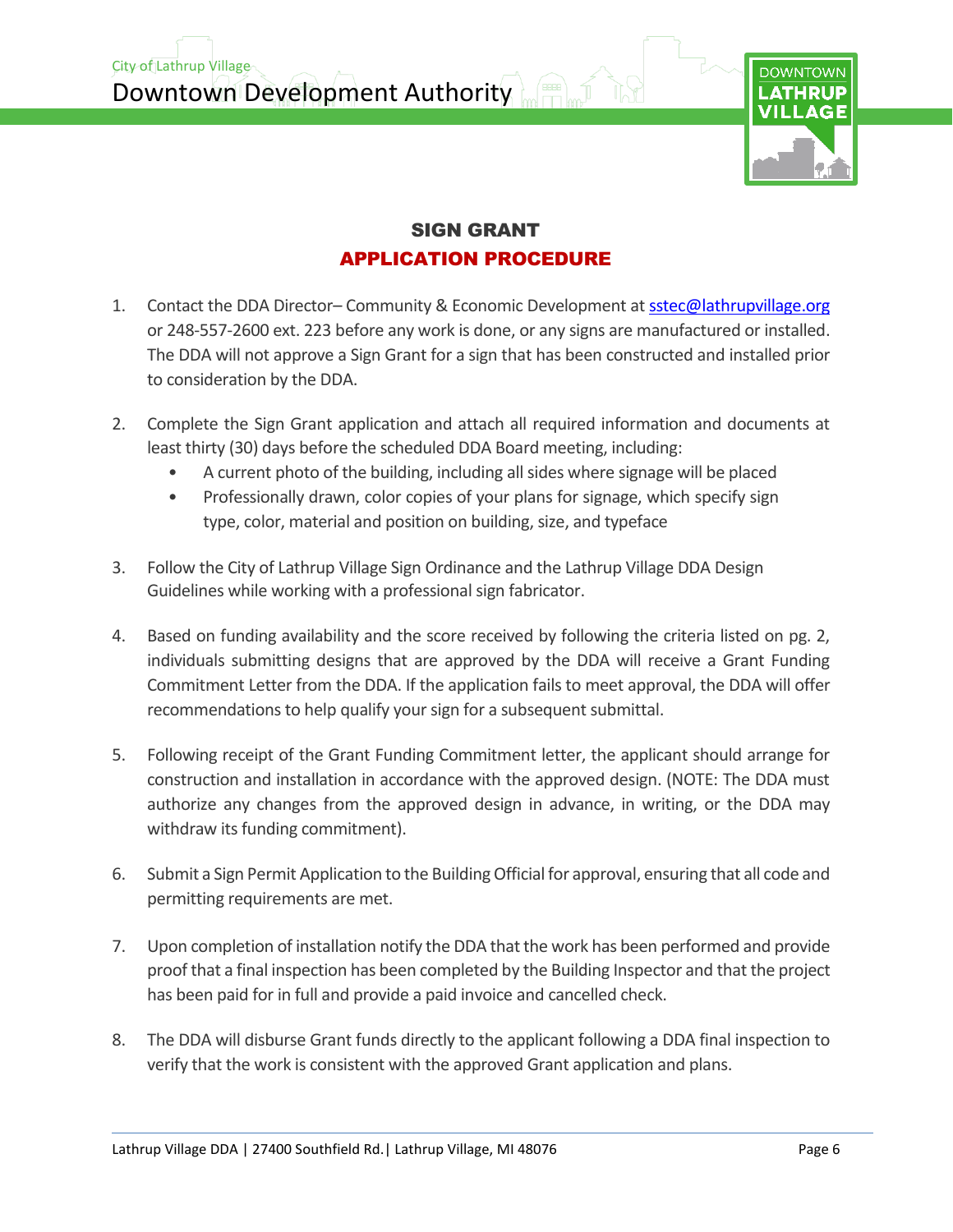

9. Approved Grant funds are available to the applicant for six months from the date of the Grant Funding Commitment letter.

### **Submitthe completed and signed applicationto:**

Lathrup Village DDA – SIGN GRANT 27400 Southfield Road Lathrup Village, MI 48076 [sstec@lathrupvillage.org](mailto:sstec@lathrupvillage.org)

For further information or questions, please contact: Susie Stec DDA Director– Community & Economic Development 248-557-2600 ext. 223 [sstec@lathrupvillage.org](mailto:sstec@lathrupvillage.org)

**Thank you for your interest in improving Lathrup Village!**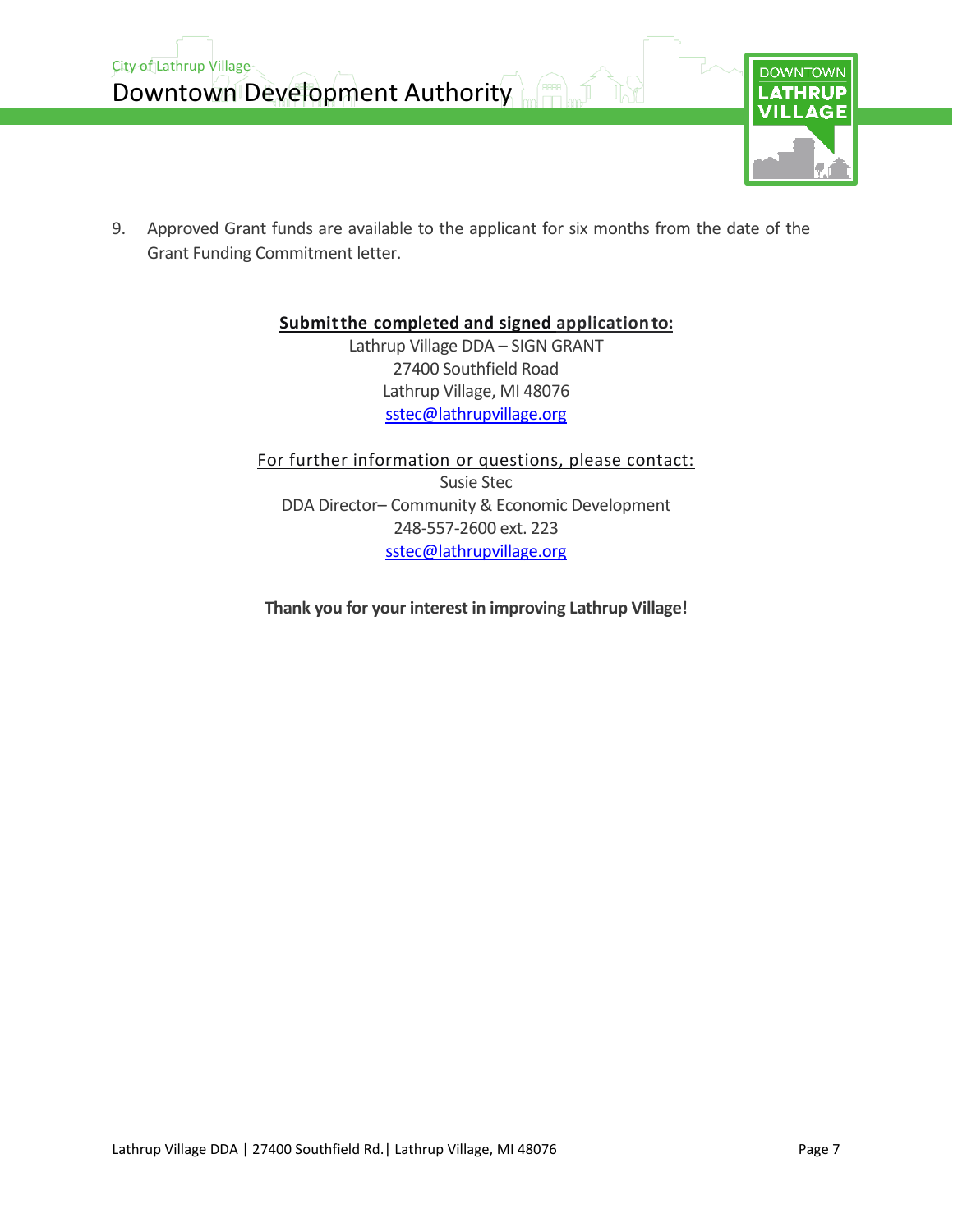

# **SIGN GRANT**

**APPLICATION FORM**

#### **BUSINESS INFORMATION**

| 1.  |                                                                  |                                                                                                                                                                                                                    |  |
|-----|------------------------------------------------------------------|--------------------------------------------------------------------------------------------------------------------------------------------------------------------------------------------------------------------|--|
| 2.  |                                                                  |                                                                                                                                                                                                                    |  |
| 3.  |                                                                  |                                                                                                                                                                                                                    |  |
| 4.  |                                                                  |                                                                                                                                                                                                                    |  |
| 5.  |                                                                  |                                                                                                                                                                                                                    |  |
|     |                                                                  | <b>BUILDING / PROPERTY OWNER INFORMATION</b>                                                                                                                                                                       |  |
| 6.  |                                                                  |                                                                                                                                                                                                                    |  |
| 7.  |                                                                  |                                                                                                                                                                                                                    |  |
| 8.  |                                                                  |                                                                                                                                                                                                                    |  |
| 9.  |                                                                  |                                                                                                                                                                                                                    |  |
| 10. |                                                                  |                                                                                                                                                                                                                    |  |
| 11. | The Following Items Must Be Provided: (check all enclosed items) |                                                                                                                                                                                                                    |  |
|     | a)<br>$\blacksquare$<br>b)                                       | Cost Estimate \$<br>Sign and/or Façade Design with all Specifications to include<br>Dimensions, Colors, Materials, Location on Building and any other<br>information that will assist us in reviewing your request |  |
|     | П<br>c)                                                          | Color Photo of the Building Sign including present Signage                                                                                                                                                         |  |
| 12. | Sign Type:                                                       | $\Box$ Wall<br>$\Box$ Monument $\Box$ Awning                                                                                                                                                                       |  |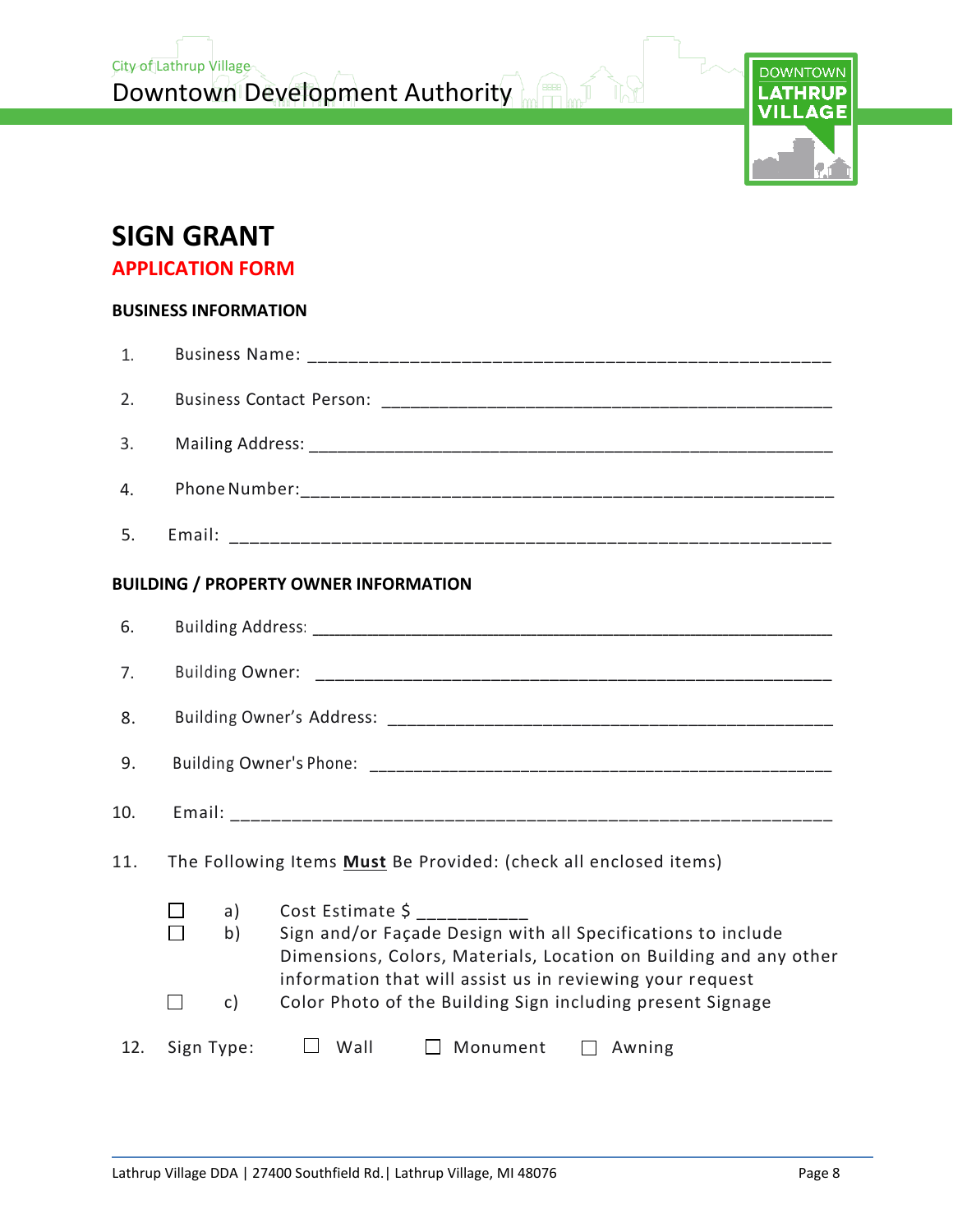Downtown Development Authority

City of Lathrup Village



# **SIGN GRANT PROGRAM APPLICANT AFFIRMATION & SIGNATURE FORM**

The Undersigned Applicant Affirms and Understands That:

- a. The information submitted herein is true and accurate to the best of my knowledge.
- b. I have read and understand the Sign Grant Program Guidelines and the DDA Design Guidelines and agree to abide by these conditions.
- d. I understand that the proposed sign cannot be installed until the DDA reviews and acts upon this Sign Grant Program application.
- e. I understand that any changes made to the approved Sign without the approval of the DDA will be cause the DDA to withdraw its funding commitment.
- f. Any sign grantee that removes or replaces the sign within the first three years of receiving a grant, while the business is still in operation, shall be required to repay to the DDA the total amount of grant funds awarded.
- g. I understand that if the grant funded sign is removed within the three years following grant approval for a business that is still operational, shall require the repayment to the DDA of Grant Funds expended.
- h. The property owner and business owner shall indemnify, defend, and hold the Downtown Development Authority and the City of Lathrup Village, their affiliates, and their respective officers, directors, council, members, employees, agents, and other representatives harmless from and against all claims, losses, expenses, liabilities, demands, obligations, or damages of every kind and nature (including, without limitation, reasonable attorney fees and expenses) (Losses), arising out of or related to (i) any act or omission of property owner and business owner or (ii) any breach of this Agreement by the property owner and business owner relative to this grant.

| Signature - Business Owner          | Date |
|-------------------------------------|------|
| Signature - Building/Property Owner | Date |